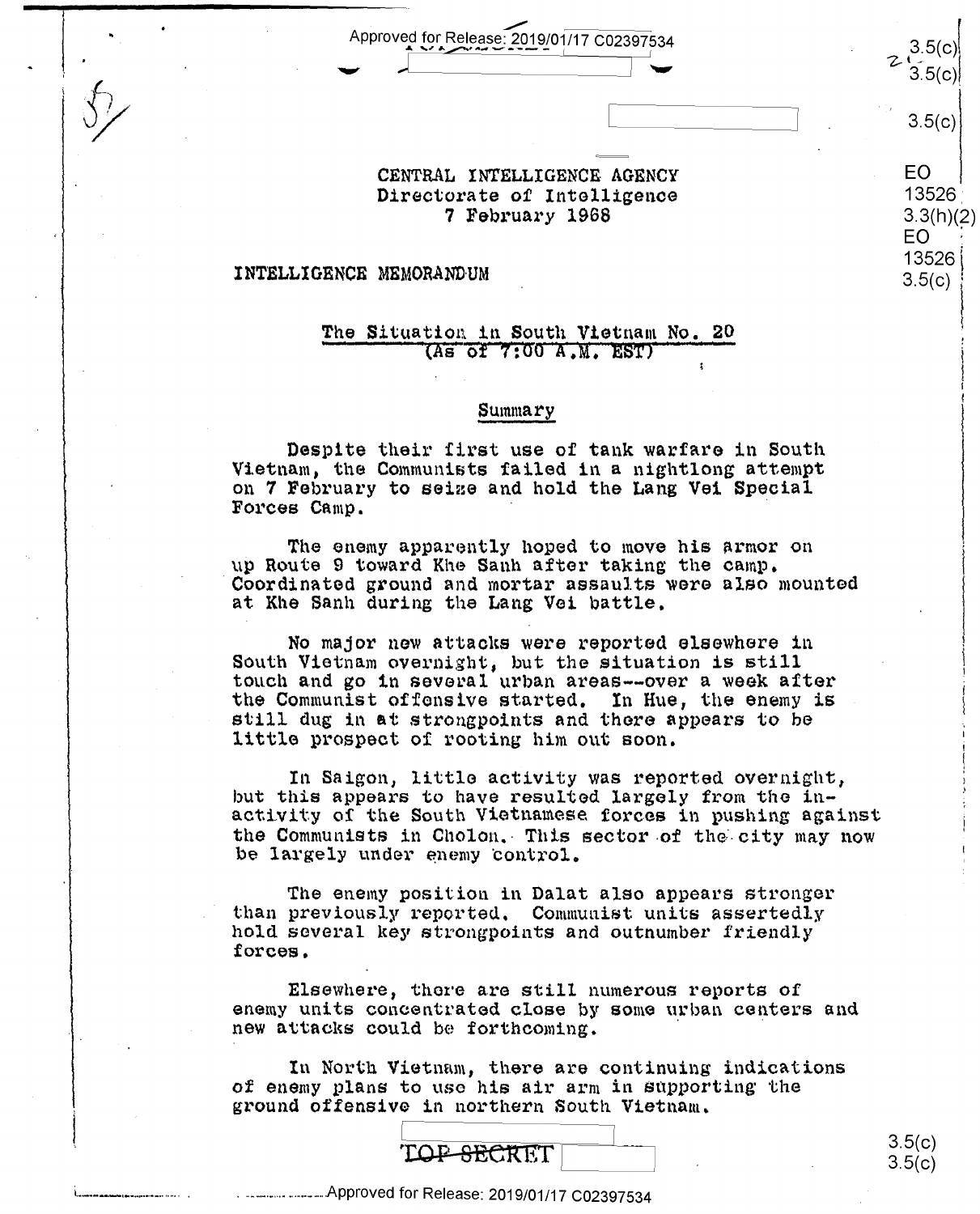Approved for Release: 2019/01/17 C02397534

#### I Corps

1. The North Vietnamese attack on the Lang Vei Special Forces Camp between Khe Sanh and the Laos border was repulsed on the morning of the 7th. The enemy force, of undetermined size, used flame-throwers and Soviet-built T-34 tanks in their attack. Five of the nine enemy tanks were reported knocked out.

2. The assault was undertaken in coordination with a small-scale attack on Hill 861 and a largescale artillery, rocket, and mortar barrage on the Khe Sanh base itself. No reports of casualties are in, but the Khe Sanh airstrip is again operational after a brief closure due to numerous craters.

Although tanks or armored vehicles were re-3. portedly used by the North Vietnamese in a recent action in Laos, this is the first confirmed enemy use of tanks within South Vietnam. The Communists probably believed that the location of Lang Vei in close proximity to Route 9 from Laos would render a tank attack advantageous. Enemy use of tanks in most other westorn DMZ areas, however, would be more difficult due to the thick jungle growth and treacherous, hilly terrain.

In Hue, street fighting continues with US 4. Marines pressing forward block by block in their effort to drive the resisting enemy forces out of the western half of the city. South Vietnamese forces still have the enemy holed up in two areas of the citadel.

#### II Corps

5. The night of 6-7 February was quiet in the major cities in the coastal provinces of central South Vietnam. In the highlands to the west, skirmishing was reported continuing in Dalat, where the enemy grip seems stronger than reported earlier. New fighting also erupted near Kontum city.

| TOP SECRET                                 |
|--------------------------------------------|
| Approved for Release: 2019/01/17 C02397534 |

 $3.5(c)$  $3.5(c)$ 

 $3.5(c)$  $3.5(c)$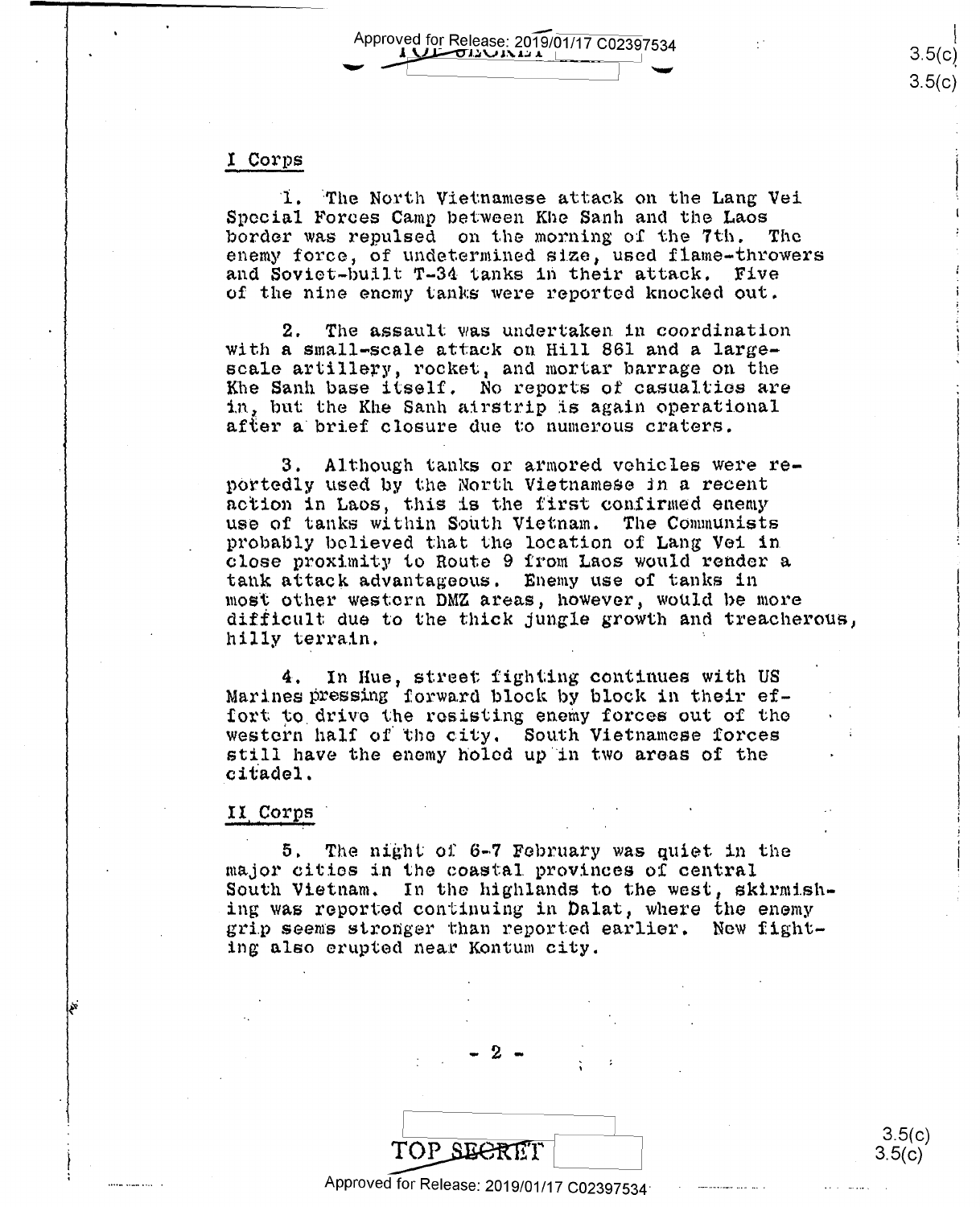Approved for Release: 2019/01/17 C02397534<br>  $\begin{array}{r} 3.5(c) \\ \hline \end{array}$  3.5(c)<br>
3.5(c)  $\pm$ OP SECRET!

 $3.5(c)$  $3.5(c)$ 

 $\begin{bmatrix} 1 \\ 1 \end{bmatrix}$ 

6. In Dalat, the provincial capital of Tuyen Due Province, nn estimated 1,500 Communist troops Duc Province, an estimated 1,500 Communist troops presently are holding the railroad station, the  $\frac{1}{p}$ rincipal church, and many ambush sites. These forces are apparently elements of those used by the rorces are apparently elements of those used by the<br>Communists in their initial assault on Dalat; it is not known if a new attack has been mounted. Friendly forces in Dalat are reported to total just over 1,000. over 1,000.

7. Just to the north of Kontum city, US units engaged in heavy contact with a large enemy force, engaged in heavy contact with <sup>a</sup> large enemy force, identified as elements of the North Vietnamese 66th regiment. No details of the battle, which was still in progress at midday on 7 February, have been re-in progress at midday on 7 February, have been received. Other North Vietnamese units, including .the ceived. Other North Vietnamese units, including.the 24th Division 1 are reported approaching the city from 24th Division, are reported approaching the city from the south. There have been continuing reports during the south. There have been continuing reports during the past few days that enemy units were close by the past few days that enemy units were close by Kontum city. Kontum city.

8. The nature of North Vietnamose weapons and 8. The nature of North Vietnamese weapons and equipment, captured during recent clashes in the Dak To area of Kontum Province, indicate that the enemy units in western Kontum have been newly supplied. The weapons were newly manufactured and the plied. The weapons were newly manufactured and the latest models. Almost every type of weapon in the latest models. Almost every type of weapon in the North Vietnamese i.nventory, possibly including North Vietnamese inventory, possibly including 57-mm. and 75-mm. field howitzers, have been employed by the onemy in the area near Dak To. The first use by the enemy in the area near Dak To. The first use of the B-41 bazooka-type rocket was noted here on a 6 Febt·1.un·y attack on the US perimeter at Dak To. 6 February attack on the Us perimeter at Dak To.

## Saigon and III Corps

 $\begin{bmatrix} 1 \\ 1 \end{bmatrix}$ 

9. Downtown Saigon was relatively quiet during the night, but 16 allied soldiers and 120 Communists were reported killad in a battle near the Tan Son were reported killed in <sup>a</sup> battle near the Tan Son Nhut Airbase just to the northwest of the city on 6 mant this subset of our constant of the categories of the categories of the categories of the categories of the the capital last night and government police reported the capital last night and governmen<sup>t</sup> police reported a sharp clash with a group of Viet Cong in Cholon. <sup>a</sup> sharp clash with <sup>a</sup> group of Viet Cong in Cholon.

10. The Director of the Saigon Municipal Police said yesterday that the Communists appear to be trying to cut of! the Cholon district from the rest of Saigon. to out off the Cholcn district from the rest of Saigon.

 $-3 -$ 

 $\begin{array}{c|c} \hline \text{TOP} & \text{SECRET} & 3.5(c) \ \text{TOP} & \text{SECRET} & 3.5(c) \ \hline \end{array}$ 

3.5(c) 3.5(c) 'A qwydd yn y cyfeithiau yn y cyfeithiau yn y cyfeithiau yn y cyfeithiau yn y cyfeithiau yn y cyfeithiau yn y<br>A gwyn cyfeithiau yn y cyfeithiau yn y cyfeithiau yn y cyfeithiau yn y cyfeithiau yn y cyfeithiau yn y cyfeith

'"

TOP SECRET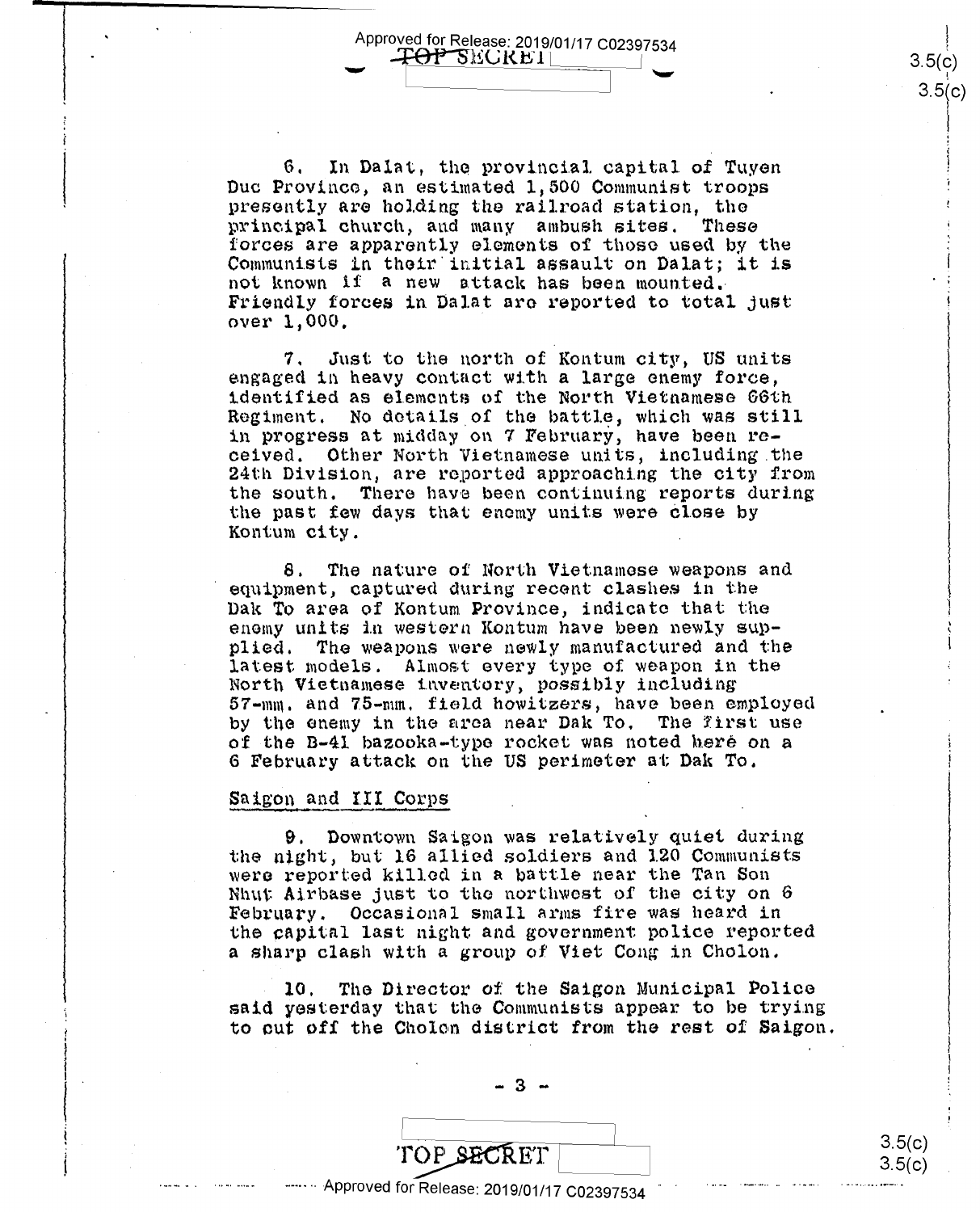Approved for Release: 2019/01/17 C02397534 - --, 1 ....

 $\blacksquare$  and  $\blacksquare$  we have the set of  $\blacksquare$ 

He said that the Viet Cong now have at least one main He said that the Viet Cong now have at least one main force battalion in Cholon, barricaded in several strong force battalion in Cholon, barricaded in several strong' positions which government forces have not been able to penetrate. Two other main force battalions, he says, are currently deployed to the west and south of the capital and may also attempt to enter Cholon.

11. The municipal pol.ice diroctor reportedly 11. The municipal police director reportedly was refused a request on 6 February that tanks and recoilless rifles be brought in to the Cholon clearing recoilless rifles be brought in to the Cholon clearing operation. National Police Director General Loan is Operation. National Police Director General Loan is said to have turned down the request because the use said to have turned down the request because the use of such heavy weapons would destroy portions of the city.

13. Military activity elsewhere in the III Corps area centered mainly in Hau Nghia Province to the area centered mainly in Han Nghia Province to the west of Saigon on 6 February, A Viet Cong force overran a Regional Force outpost, killing 41 South Vietnamese and two Americans. In two other engagements in Hau Nghia, allied troops lost another 8 killed and 28 wounded while reporting 56 Viet Cong killed. In Tay Ninh Province the provincial capital was hit by Tay Ninh Province the provincial capital was hit by two mortar attacks and a ground probe last night.<br>Throe Popular Force soldiers were killed and an estimated 20-25 civilians wore killed or wounded. In the mated 20—25 civilians were killed or wounded. In the other provinces of III Corps Viet Cong actions were other provinces of III Corps Viet Cong actions were limited to harassing fire and light ground probes • limited to harassing fire and light ground probes. west of Saigon on 6 February. A Viet Cong force overran <sup>a</sup> Regional Force outpost, killing 41 South Viet— Three Popular Force soldiers were killed and an esti—

### IV Corps

l..

14. South Vietnamese Army and Regional Force '14. South Vietnamese Army and Regional Force units engaged Viet Cong forces in a number of sharp clashes, while on clearing operations in and around Can Tho city on 5-6 February. Can The city on 5~6 February. clashes, while on clearing operations in and around

> - 4 - "'4-

\_ioP 8E.CRET . 4 131- . %. '

 $3.5(c)$  $3.5(c)$ 

I 3.5(c)  $3.5(c)$ 

3.3(h)(2)

I

··- ·-····· ····· ·· · ··Approved for Release: 2019/01/17 C02397534 --Approved for Release: 2019/01/17 002397534